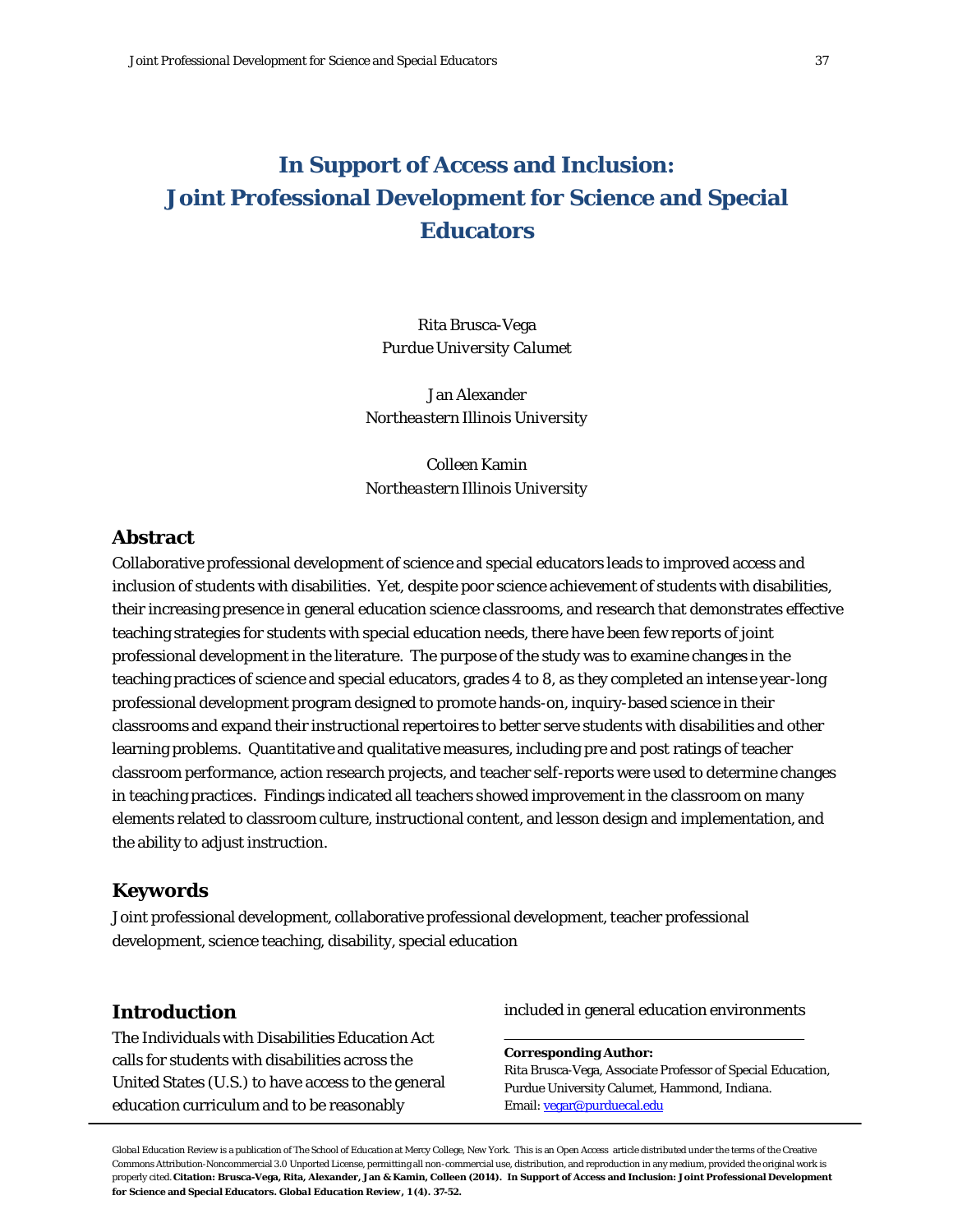*38 Global Education Review 1*(4)

with their peers (IDEIA, 2004). Data from the U.S. Department of Education (2009a) indicate that students who receive special education services account for approximately 9% of the school-age population. Roughly 80% of these students spend 40% or more time in general education classrooms, following a trend of increased inclusion. Students with learning disabilities are most represented, but classrooms may also include students with intellectual disabilities, social/emotional disorders, sensory impairments, and physical or health disabilities. Details about students with disabilities in science classrooms, including their number, type of impairment, and how they are served, are unavailable. We can infer, however, that most science educators instruct a small percentage of these students and, subsequently, are responsible for classroom accommodations and modifications as indicated on the Individual Educational Plan (IEP). We can also infer that science educators will serve more students with disabilities in the future, accompanied by an increased need for interaction with special education colleagues.

In spite of greater inclusion in the U.S. and internationally, promoting the science achievement of students with disabilities has been largely overlooked. Schuelka (2013) has pointed out that major international assessments, including The Trends in International Mathematics and Science Study (TIMSS), actively exclude students with disabilities, a practice that serves to remove them from critical discourse on achievement and related educational policy decisions. The reasons for this neglect are, on the surface, easy to fathom. Students with disabilities comprise a relatively small percentage of students in general education science classrooms. Administrators, teachers, and parents may not expect these students to excel in science even under the best of circumstances. In addition, teaching basic

literacy and math skills, managing behavior, and/or providing a life skills curriculum often takes precedence over content area instruction in subjects such as science and social studies. A deeper look at the importance of science education for students with disabilities, however, reveals that even benign neglect is damaging. Data from the 2009 National Assessment of Educational Progress show that the majority of students with disabilities, even with specified accommodations, fail to reach a basic level of science achievement, a situation that worsens substantially as students get older (U.S. Department of Education, 2009b). In the 12th grade, 75% of students with disabilities fell below minimum standards, up from 70% in 8th grade and 51% in 4th grade. Comparable scores for students without disabilities were 38%, 34%, and 26% respectively in grades 12, 8, and 4, showing a similar but far less dramatic pattern. For college students with disabilities, roughly 11% of the undergraduate population in the U.S. (Horn & Neville, 2006), lack of science knowledge and skill leads to risk of academic failure and diminishes their chances of obtaining employment and succeeding in science-related careers. There are also negative consequences for students with disabilities who do not continue in higher education. Lack of knowledge about science for daily living, such as eating for health and nutrition, conserving energy, and safely dealing with potential household hazards, has long- and short-term implications on quality of life concerns including independent living, wellness, and employment.

Improving the science achievement of students with disabilities is a doubtful goal without the combined effort of science and special educators. Science educators are the content and instructional experts in their subject area while special educators excel at using specialized and adapted techniques to suit the needs of individual learners across subjects.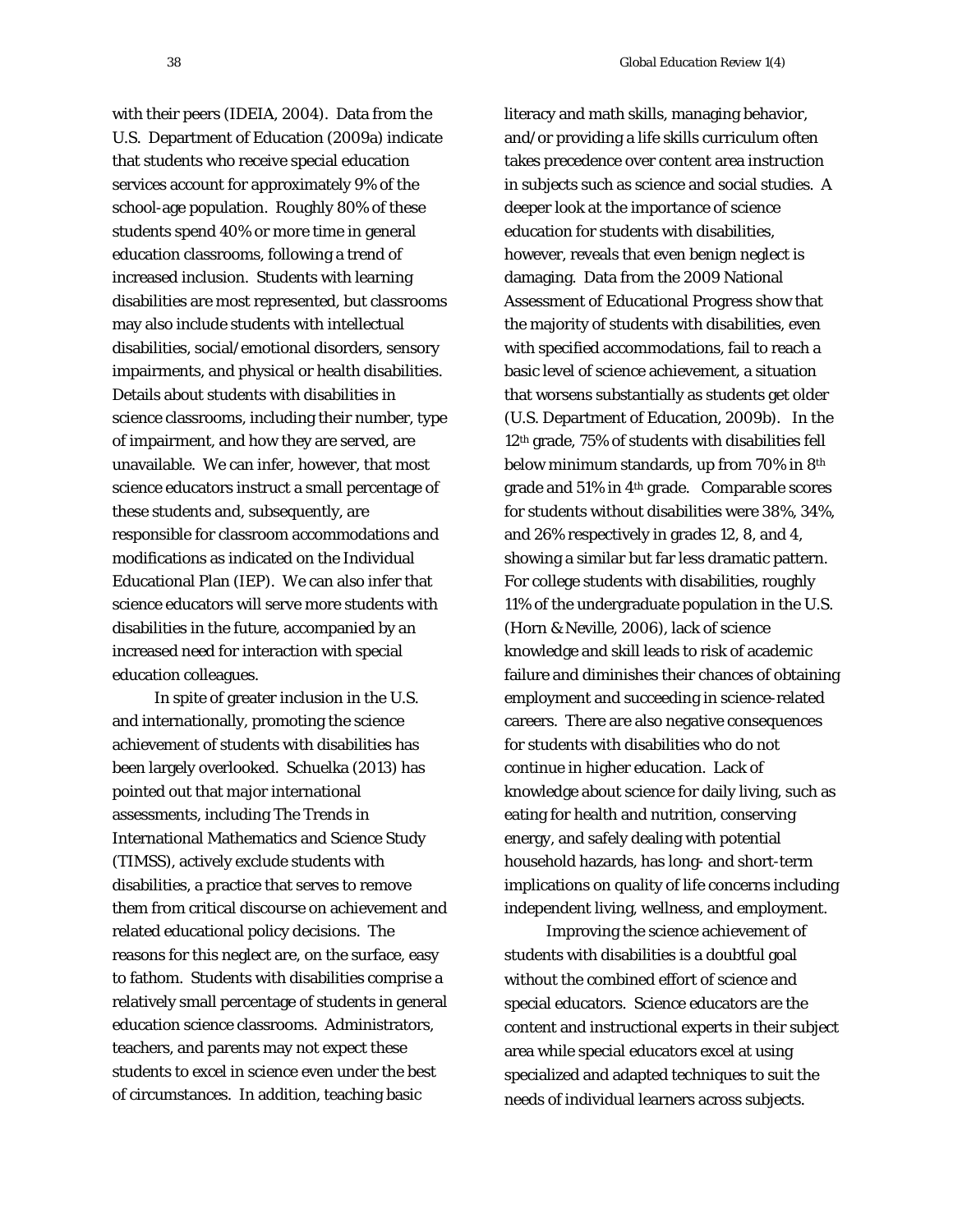Both types of expertise are needed to address poor achievement. In general education settings, simply including students with disabilities in science classrooms so they have access to the curriculum does not ensure that they will benefit from the content or the content expert. Instructional and/or curricular adaptations, with which science educators may not be familiar or may be unable to implement alone, are critical to success. In special education settings, students may have teachers who possess sophisticated understanding of their learning and behavioral needs but have limited preparation in science content and pedagogy. It is the rare science or special educator who can increase science achievement in special needs populations without the benefit of shared knowledge and skills.

## **Joint Professional Development Programs**

A search of the research literature for professional development programs that jointly engaged science and special educators uncovered a small number of studies conducted over the past 15 years. Aspects common to all programs included a focus on instructional or curricular adaptations for students with either mild or more significant disabilities; practical, shared experiences with students with disabilities; and either the direct or indirect teaching of science content knowledge and instructional strategies (Bargerhuff & Wheatly, 2004; Cawley, Hayden, Cade, & Baker-Kocznski, 2002; Kirch, Bargerhuff, Cowan, & Wheatly 2007; Kimmel, Deek, Farrell, & O'Shea, 1999; Mutch-Jones, Puttick, & Minner, 2012; Van Garderen, Hanuscin, Lee, & Kohn, 2012). All but one program (i.e., Mutch-Jones et al., 2012) included a direct emphasis on science learning that was experiential, student-based, and

reflective of national science education standards. Kimmel et al. (1999), for example, involved teams in traditional content and methodology-based workshops about math, science and technology and in an intensive, interactive summer practicum with students with disabilities. Cawley et al. (2002) required teams to participate in and prepare hands-on science learning activities during training and then return to their inclusive classrooms to apply an experiential science perspective along with a plan to enhance the science programs at their sites. Bargerhuff and Wheatly (2004) and Kirch et al. (2007) provided intensive summer residential experiences for teachers where time was devoted to content on disability, adaptive technology, and standards-based science instruction followed by practical experience working with students with sensory and physical disabilities in lab environments and follow-up contact and support when teachers returned to their schools. Van Garderen et al. (2013) emphasized universal design for learning in a summer institute and practicum. Teachers were required to examine barriers and solutions to accessibility and engage in a learning cycle model about science content that could be easily generalized to classroom practice. Mutch-Jones et al. (2012), however, developed knowledge about science content and instruction informally through teacher discourse about science lessons rather than through direct instruction. In this program, the only report of a randomized control study, science and special educators were engaged in lesson study, a professional development methodology from Japan that emphasizes a collaborative approach to planning and understanding lessons and anticipating student responses. Content on learning disabilities was presented directly to teachers along with training on lesson study procedures. Teachers practiced lesson study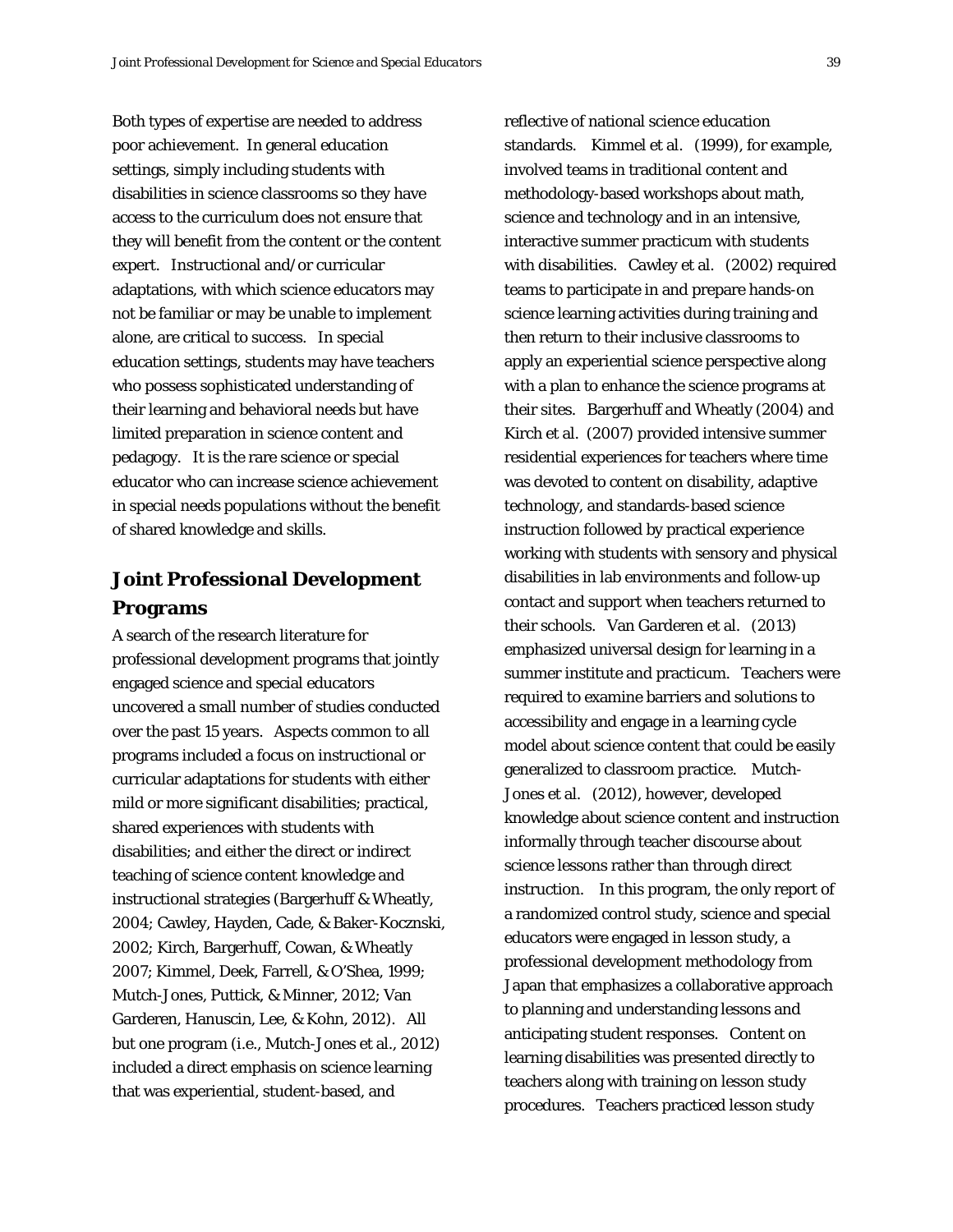with summer school students and then continued with project support during the academic year.

Qualitative and quantitative data collected by program investigators in the above studies pointed to pre-to-post changes favorable to students with disabilities. These changes ranged from specific instructional practices and personal knowledge of teachers, such as switching from traditional assessment of science learning to performance-based measures (Kimmel et al., 1999) and the ability to generate multiple accommodations for students with learning disabilities (Mutch-Jones et. al, 2012), to broader curricular and instructional practices such as implementing student-centered, inquirybased instruction within a co-teaching model (Cawley et al., 2002). With regard to student performance, concept development was judged to be greater following the implementation of hands-on, inquiry-based science teaching (Kimmel et al., 1999). In the Cawley et al. (2002) study, students with behavioral and learning disabilities passed the district science test at the same rate as their classroom peers without disabilities and did not present behavior problems in the co-taught science classroom.

In these studies, investigators also mentioned increases in teacher confidence in adapting instruction and willingness to persist in problem solving (e.g., Bargerhuff & Wheatly, 2004; Kirch et al., 2007; Kimmel et al., 1999) and transformations in many science classrooms, including the success of experiential science with students with autism (Van Gardener et al., 2012). Concerns included the ability of teachers to continue to apply their new knowledge and skill in typical environments following the training (Cawley et al., 2002; Kimmel et al., 1999) and, in one study, the apparent lack of increased knowledge of science content and learning disabilities despite increases in the ability to adapt lessons (Mutch-Jones et al., 2012).

## **Teaching Science to Students with Disabilities**

Information essential to building joint professional development programs comes from the growing body of literature on teaching science to students with mild disabilities. A number of studies have demonstrated that curricular approaches featuring hands-on and inquiry-based experiences, rather than traditional textbook or other approaches, result in superior outcomes for students with disabilities, presumably because barriers to reading are reduced, concrete experiences enhance conceptual development, and students benefit from discourse with their peers (e.g., Aydeniz, Cihak, Graham, & Retinger, 2012; Lynch et al., 2007; McCarthy, 2005). An inquiry-based approach was also reported to be successful in inclusive science classrooms where science and special educators engaged in coteaching (Brusca-Vega, Brown, & Yasutake, 2011). Another focus of research has involved adjusting science materials, curriculum, and instruction to better meet the individual needs of students with disabilities. Successful adjustments have included teaching students to use various learning tactics such as strategic note-taking during science lectures (Boyle, 2010) and graphic organizers for improving science vocabulary and factual comprehension (Dexter, Park & Hughes, 2011); making changes to print material such as altering readability levels with technology supports (Marino, Coyne, & Dunn, 2010); and using peer tutors in inclusive classrooms (McDuffie, Mastropieri, & Scruggs, 2009). For students with learning disabilities, the effectiveness of mnemonic instruction and structured inquiry-based environments was shown in a recent metaanalysis (Therrien, Taylor, Hosp, Kaldenberg, & Gorsh, 2011). An instructional theme to guide joint professional development, based on conclusions by Gersten and Baker (1998) and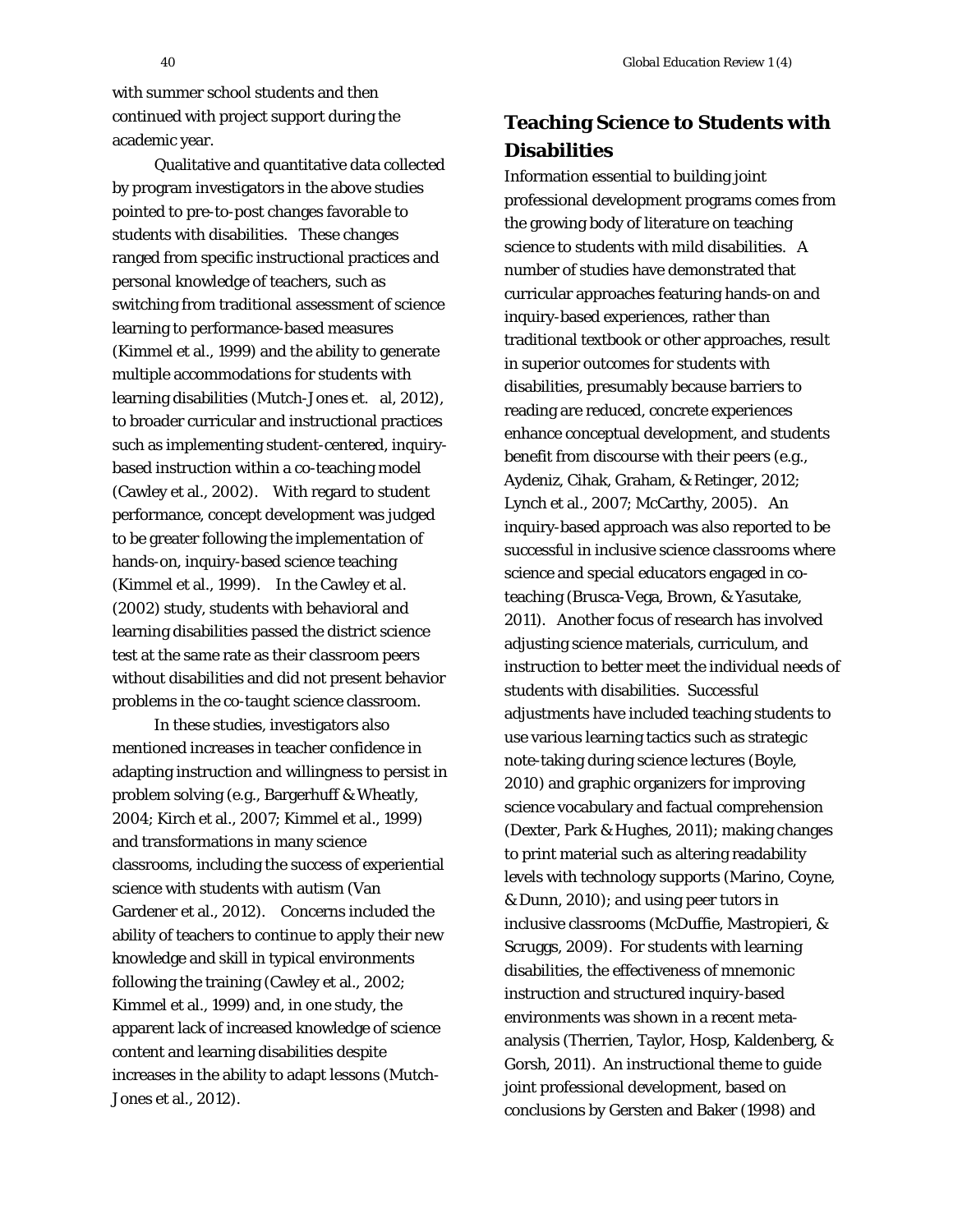Scruggs and Mastropieri (2007), is that improving science performance in students with disabilities can best be achieved by combining a special education oriented direct/explicit instruction model and cognitively-based

#### **Purpose and Context of the Study**

approaches.

Using a mixed methods case study approach, we followed teachers during an intensive, year-long joint professional development program. We were especially interested in studying how the program affected two aspects of teacher change: specific classroom instructional behaviors and the ability of teachers to plan and execute interventions in an action research framework. The three-year funded project was conceived in response to a call for proposals by the Illinois Board of Higher Education to improve the quality of math and science teaching in the state. The goal of the Learning Together Program was to enhance the instructional skills of science and special educators who, in turn, would improve outcomes for the diverse, urban students they served. Four tenets support the philosophical framework of the program: (1) Students with and without disabilities are responsive to instructional practices that are student-centered, experiential, cooperative, and differentiated to meet individual needs; (2) Students with disabilities benefit from instruction in science and should have access to the general education curriculum and well-prepared teachers; (3) Students with and without disabilities share commonalities in their learning difficulties, including problems with attention, memory, and language, and these commonalities should inform teacher practice; (4) Curricular content and instructional delivery improves when science and special educators share their expertise.

Specifically, the program focused on shaping teacher practices to reflect (a) reformminded changes in science teaching beneficial to diverse learners, e.g., a student-centered, inquiry-based, experiential approach; and (b) the use of specific strategies and adjustments to meet the needs of students with mild disabilities. The design of the program was informed by research demonstrating key elements of effective professional development, including a focus on core content and modeling of instructional strategies, opportunities for participatory learning and collaborating with other educators, and embedded follow-up and feedback (see Archibald, Coggshall, Croft, & Goe, 2011). The program featured integrated science content, reform-based science teaching methods and special education instructional strategies; joint presentations and modeling by science and special education experts; applied classroom activities including action research projects; classroom consults; and planning time for science-special educator school teams.

The action research component of the program was included as part of the applied activities to enhance teacher acceptance of and commitment to the program's philosophy and to provide teachers with skills to address instructional problems. According to Zeichner (2003), studies where action research has been used for professional development and examined systematically indicate that the process is transformative and energizing, making teachers proactive problem solvers and helping to create a culture of inquiry among participants. In this program, action research was introduced to teachers and then conducted as the culminating professional development activity with feedback and support from participants and project staff.

## **Participants** *Recruitment*

Recruitment efforts were directed toward Chicago area school teams of science and special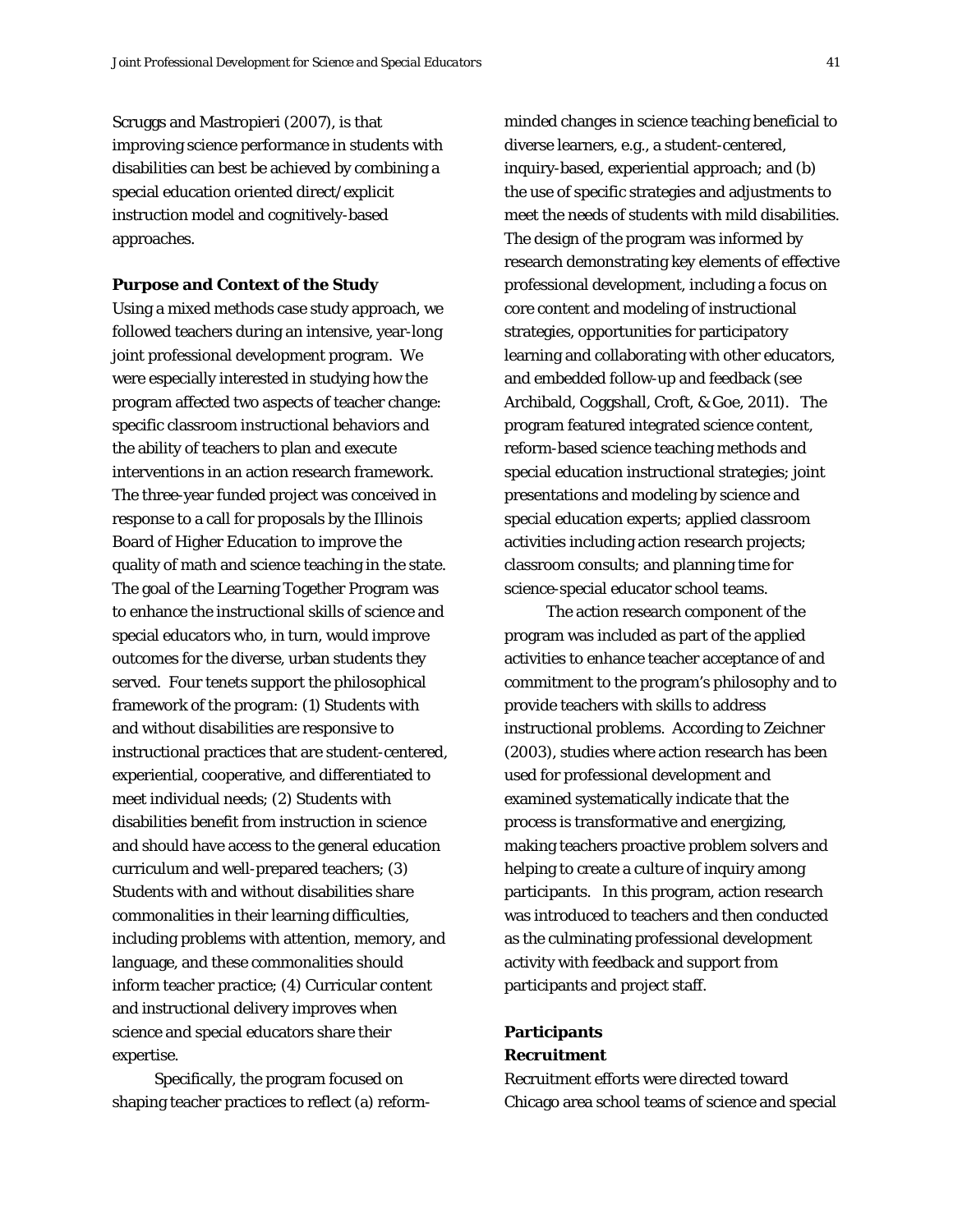education teachers who served students in grades 4 to 8, including those with disabilities. School and teacher participation was voluntary. Teachers received a stipend at the end of the professional development period, and their schools received funds to purchase science materials. The program was designed to include approximately five schools and twenty teachers each year of the three-year project period.

#### *Schools and teachers*

Across the three-year project period, sixteen K-8 schools from the Chicago metropolitan area were represented in the program, including four schools that served only students with serious emotional and behavior problems. Five schools served a predominantly African-American student body, five schools served a predominantly Hispanic student body, and the remaining schools served an ethnically diverse population. The majority of schools reported that roughly 70% to 99% free lunch eligibility. A total of 58 teachers from these schools participated in the program. The group represented a wide range of ages and years of experience, from beginning teachers in their early 20s to seasoned veterans in their 50s. All but two of the teachers were appropriately certified for the grades and subjects they taught. Approximately three-quarters of the group were female. Caucasian teachers comprised approximately 65% of the group followed by African-American teachers at 20% and Hispanic teachers at 15%. The number of teachers on a team ranged from two to nine, with most schools sending teams of four or five members. Of the 58 teachers, 30 were general educators and 28 were special educators. Approximately 20 of the general educators were assigned to mostly self-contained classes and were responsible for teaching science, math, and other subjects. Of the remaining general educators, five taught primarily science and five taught primarily math

in departmentalized settings. The majority of the special educators were involved in teaching science and math to students with disabilities in several ways. They taught small groups or individual students in self-contained and/or resource settings and/or acted as consulting teachers to general educators who had students with disabilities included in their classrooms.

## *Professional development providers and setting*

Professional development activities were conducted primarily by university faculty and staff representing earth science, physics, chemistry, science education, and special education, with assistance from museum educators from Sci-Tech Hands-On Learning Center in Aurora, IL and the Shedd Aquarium in Chicago. All providers had extensive experience teaching pre-service and/or in-service teachers. Activities took place at the museums, local schools, and the university's professional development center.

#### **Structure and Content of the Program**

During the school year, the teachers participated in a professional development course, which included the completion of action research projects, classroom consults, in-school team meetings, and cross-school meetings. During the summer, they participated in a four-day institute.

#### *Professional development course*

Instructional Strategies for Diverse Classrooms was a three-credit hour graduate level course devoted to science content and process appropriate for upper elementary and middle school grades and to inclusive teaching methods. Approximately ten broad topics were addressed throughout the course, each completed over one or two class sessions. Topics included inquirybased instruction, differentiated instruction, waste reduction and the environment, properties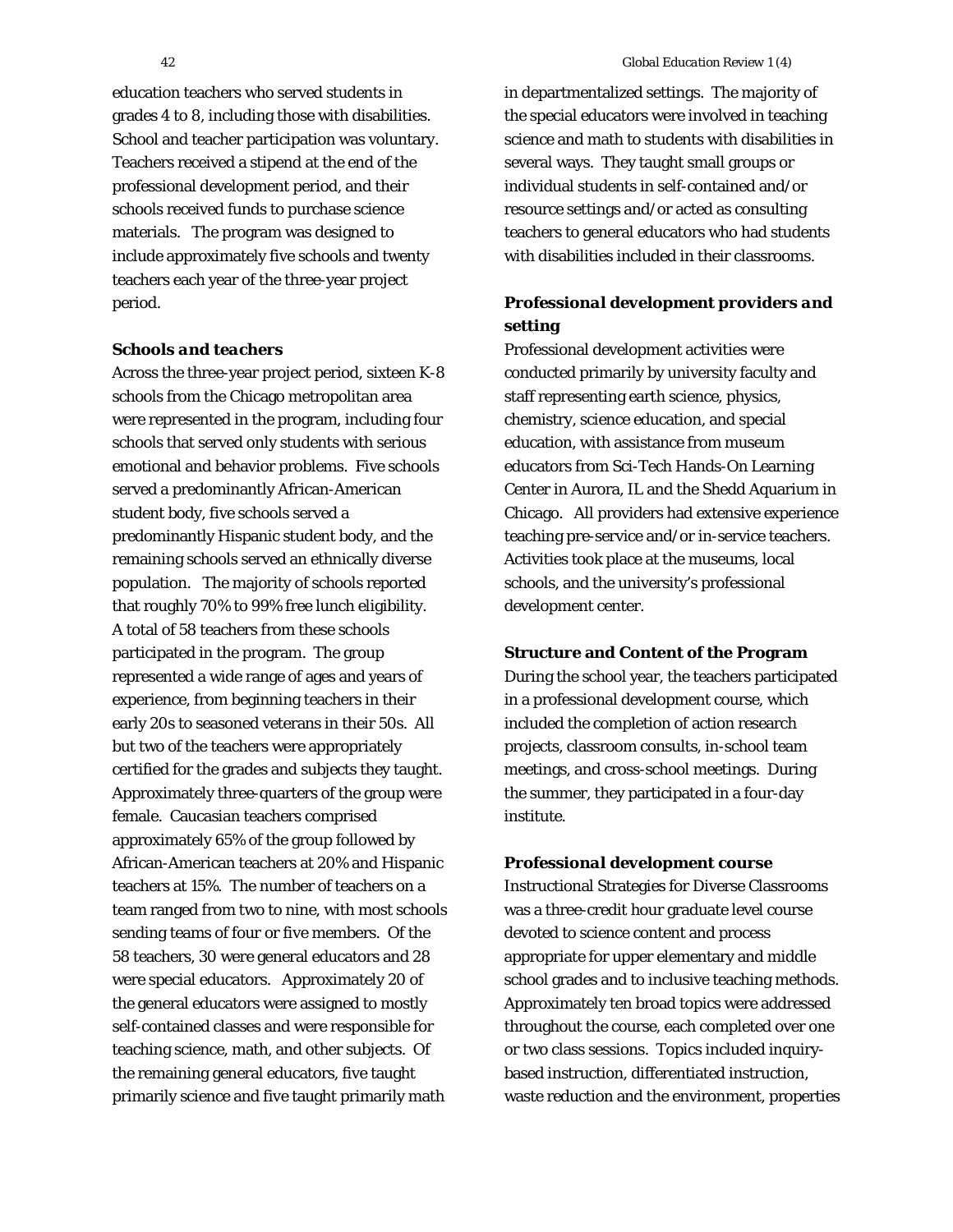of water, bio-diversity and water quality in the Great Lakes, magnetism and electricity, measurement and packaging, and the selection and adaptation of science curriculum materials. A unique feature of the course was the pairing of science content and inclusive teaching strategies within sessions, typically co-taught by a content expert and an instructional expert. For example, in the session on electricity and magnetism, the science expert led the teachers through an inquiry-based activity on electrical circuits followed by a review and clarification of concepts. The instructional expert then modeled how to facilitate understanding and retention of the concepts by using a re-tell strategy. In retell, students repeat their understanding of the concept to each other, usually in small groups or pairs, as others listen and provide corrective feedback. Teachers then practiced this strategy and discussed how it could be used in their lessons. Teachers were typically assigned homework that consisted of activities such as planning or delivering a lesson using the content and/or strategies learned in class. These were shared and discussed in sessions that followed. If the teachers did not possess the necessary materials for the lessons, they were lent or given to the teachers to use. The course took place over the academic year and consisted of 17 twoto-three hour sessions with the final three months devoted to supporting teachers in the development and implementation of action research projects.

#### *Action research projects*

The last two formal sessions of the professional development course were devoted to providing an overview of classroom action research to teachers, presenting samples of action research conducted by teachers that appeared in the literature or had been completed by previous program participants, and discussing ideas. Teachers had approximately three months to

plan and complete the projects so that they could present their results at the final crossschool meeting of the academic year. Written narratives of the projects were required to include descriptions of the problem, literature related to the topic, research methods and intervention, results and concluding remarks. Teachers could complete individual projects or work in pairs or teams. Depending on their topic of interest, teachers were paired with project staff who mentored them throughout the project development. These interactions occurred by e-mail and/or in-person at the local schools or the university center.

#### *Other program components*

Over the academic year, teachers were also engaged in in-school and cross-school meetings and classroom consults. Teacher teams met at their schools at least twice monthly to engage in reflection about their instructional practices and student achievement. Teams were required to set goals, write and submit summaries of their meetings, and keep track of progress on issues identified for improvement. Teachers also met at the university center for cross-school meetings at least twice during the academic year so that teacher groups from different schools could share their perspectives and experiences. Consulting services of science and special education experts were made available to teachers. For the first cohort, these services were provided only when teachers requested them and usually consisted of an observation of a science class by an expert and one or more consultation sessions. For the two remaining cohorts, based on feedback from the experts and teachers, consultations with science experts were required and a modeling component was added. For example, a science expert would make an appointment with a teacher and model a handson, inquiry-based lesson appropriate to the grade and curriculum, such as a lesson on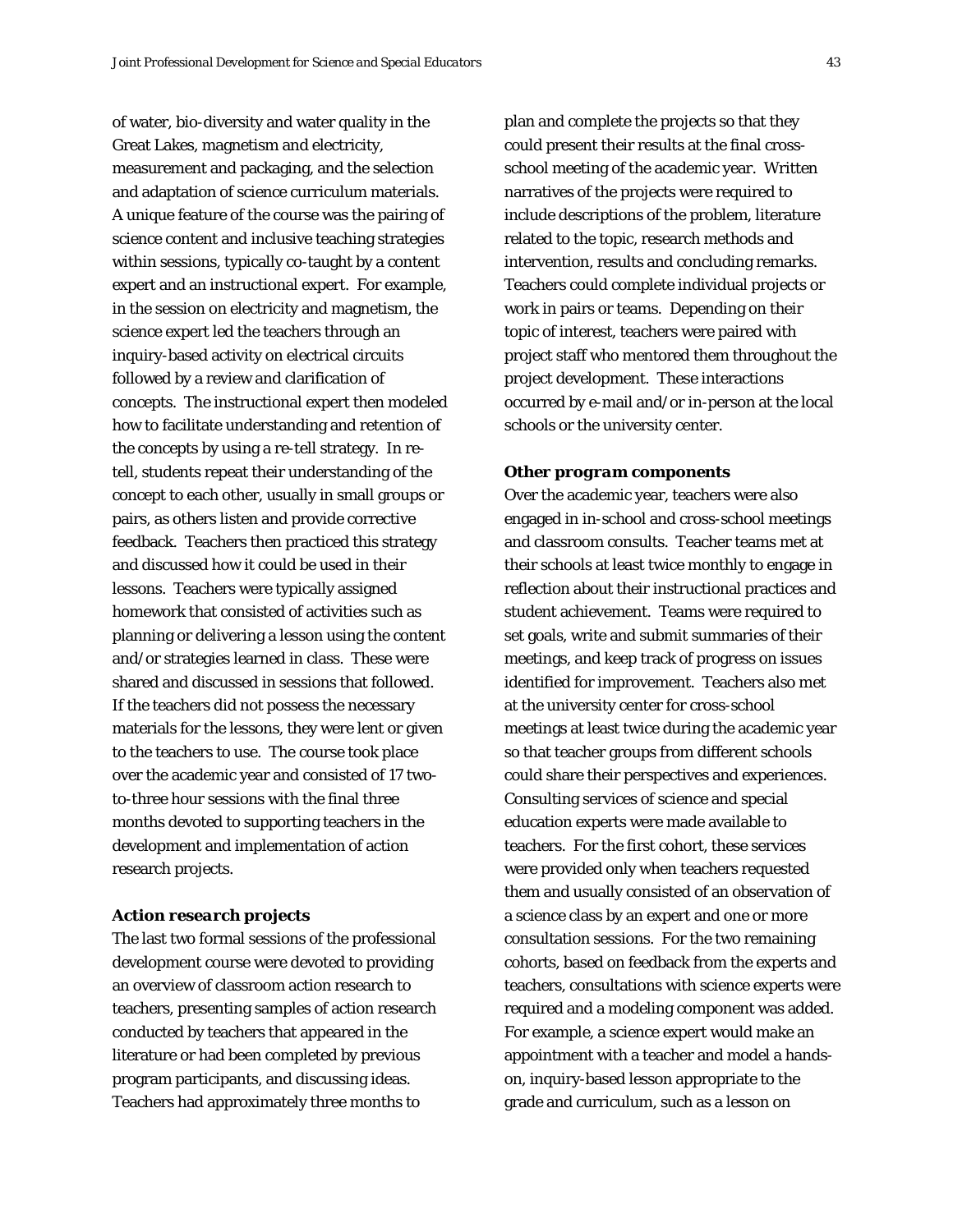surface tension. The expert would then consult with the teacher about how to develop these practices in his or her own teaching and act as a resource in the development of their action research projects.

In the summer**,** a four-day institute was held at the university center and at participating museums. The institute served to reinforce and follow-up on course concepts and provide time for in-depth exploration of topics. Topics included co-teaching and differentiating instruction. At the request of the teachers, sessions on hands-on math for middle school students were included because teachers were interested in incorporating more math into their science teaching to improve students' ability to measure and interpret quantitative data. The institute included experiences to illustrate to teachers how local resources could be utilized to enhance science learning. For example, science educators at the Shedd Aquarium facilitated a water-testing activity for teachers in nearby Lake Michigan that teachers could replicate with their students. Teachers also used time at the institute for reflection and planning for the upcoming year.

## **Sources and Collection of Data**

Two primary sources of data were used to examine changes in teacher practice through a mixed methods case study. First, classroom observations were conducted to document changes in instruction. Two formal observations of teachers in the first and second cohorts were conducted, one before and one after the professional development program. Each observation was conducted over the course of the science period, usually 45 to 55 minutes. The observation tool used was an edited version of the Reformed Teaching Observations Protocol (RTOP) (Sawada et al., 2000). The RTOP was chosen as a model because the items included desired instructional practices in science and math, including experiential and inquiry-based

instruction, as well as instructional practices consistent with inclusive teaching, including student-centered learning and a climate of respect. Items were rated on a scale of 0 (never occurred) to 4 (very descriptive or characteristic of the lesson). Observations were conducted by a single observer who was prepared and monitored by the project's evaluator using the RTOP Training Guide. The observer, a retired, experienced teacher, described the lessons in narrative and then completed the numerical ratings. Second, action research projects were collected and examined qualitatively for evidence of self-reported change in teacher practices and improvement in student achievement and/or behavior in the context of desired instructional practices listed in the RTOP. Additional sources of data included monthly in-school meeting summaries submitted by teacher teams, pre/post teacher self-reports on instructional and school practices, annual feedback surveys, telephone follow-up interviews with teachers conducted the year after teachers completed the program, and semesterly staff progress reports. These sources were examined throughout the project to respond to concerns and make improvements and to better understand the collaborative process of school teams, classroom and school changes initiated by the teams, and teachers' personal perspectives of change.

## **Findings Changes in Teacher Practices** *Teacher classroom behavior*

Observations conducted prior to the start of the professional development program showed several variables to be characteristic of the participants' classroom instruction (average ratings between 3 and 4): a climate of respect, encouragement of active student participation, active engagement of students in the lesson, and teachers who showed a firm grasp of the subject area. Other variables, including connecting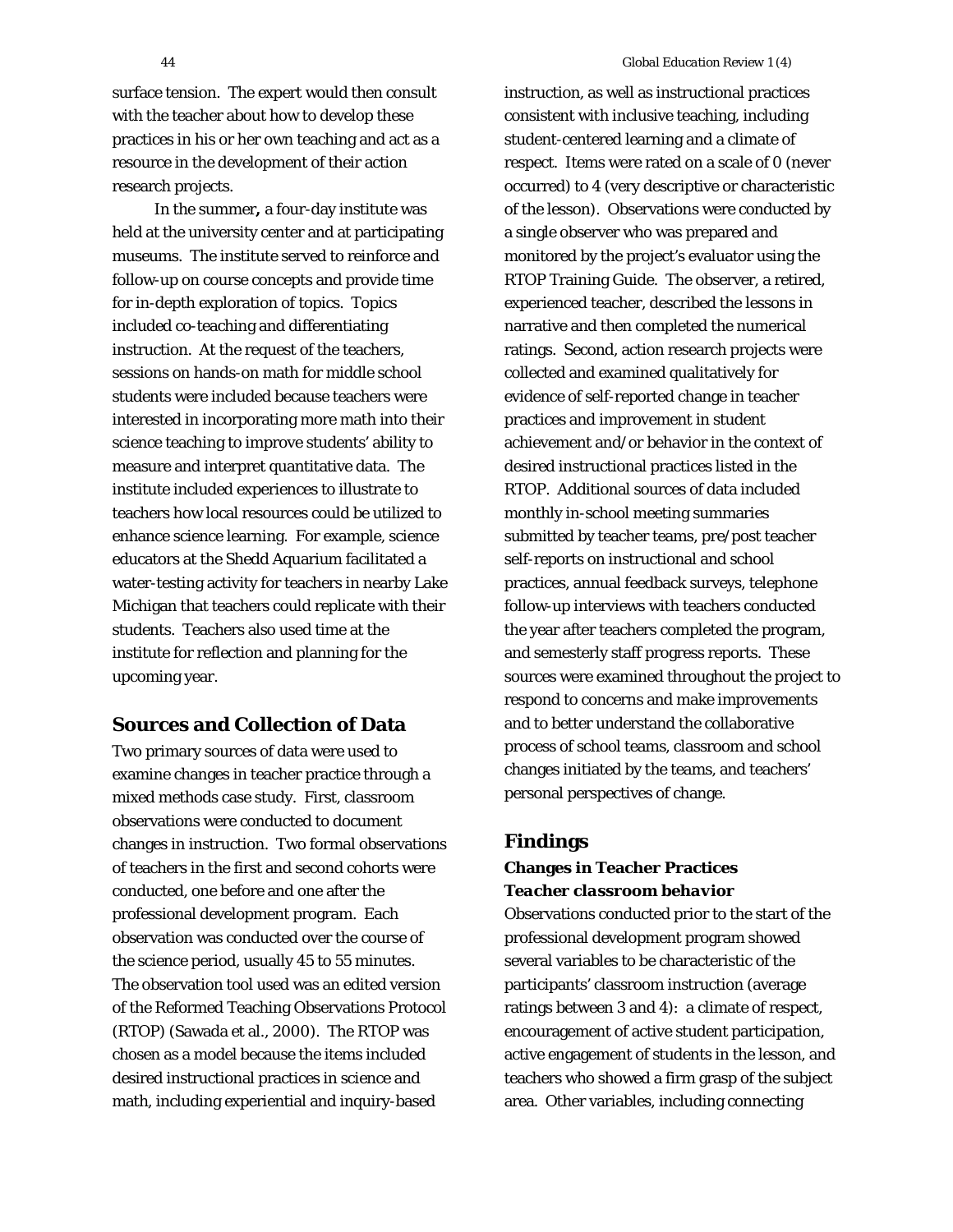lesson content to other disciplines or previous learning, having students make predictions and estimations, and allowing students to communicate their ideas in various ways were not commonly seen (average ratings between 1 and 2). Observations conducted after the professional development program showed that lessons had changed to better reflect "reformed" instruction, including increases in teacher patience, lessons that involved fundamental concepts, and allowing adequate time and structure for varied learning styles. (See Figure 1.) A two-way analysis of variance (ANOVA) was conducted for each of the 19 variables to determine the effect of the program on the combined group of teachers and to determine differences, if any, between general and special educators. (See Table 1). Most notably, the

analyses showed that teachers significantly improved their ability to teach in reformed ways on all variables with the exception of one, "connected lesson to prior experience". This was also the only variable for which an interaction effect was found [F  $(1,30) = 4.70$ , p < .0382], with special educators making greater improvement than general educators. In post observations, the observer noted more examples of hands-on instructional activities such as experimenting with ways to extinguish fire, making DNA models, and constructing circuits. This was especially true for special education classrooms. The observer also noted that teachers incorporated more collaborative learning into instruction and asked questions of students that required them to engage in more planning, executing, and explaining.



**Fig. 1. Pre and Post Teacher Observation Ratings on RTOP Items**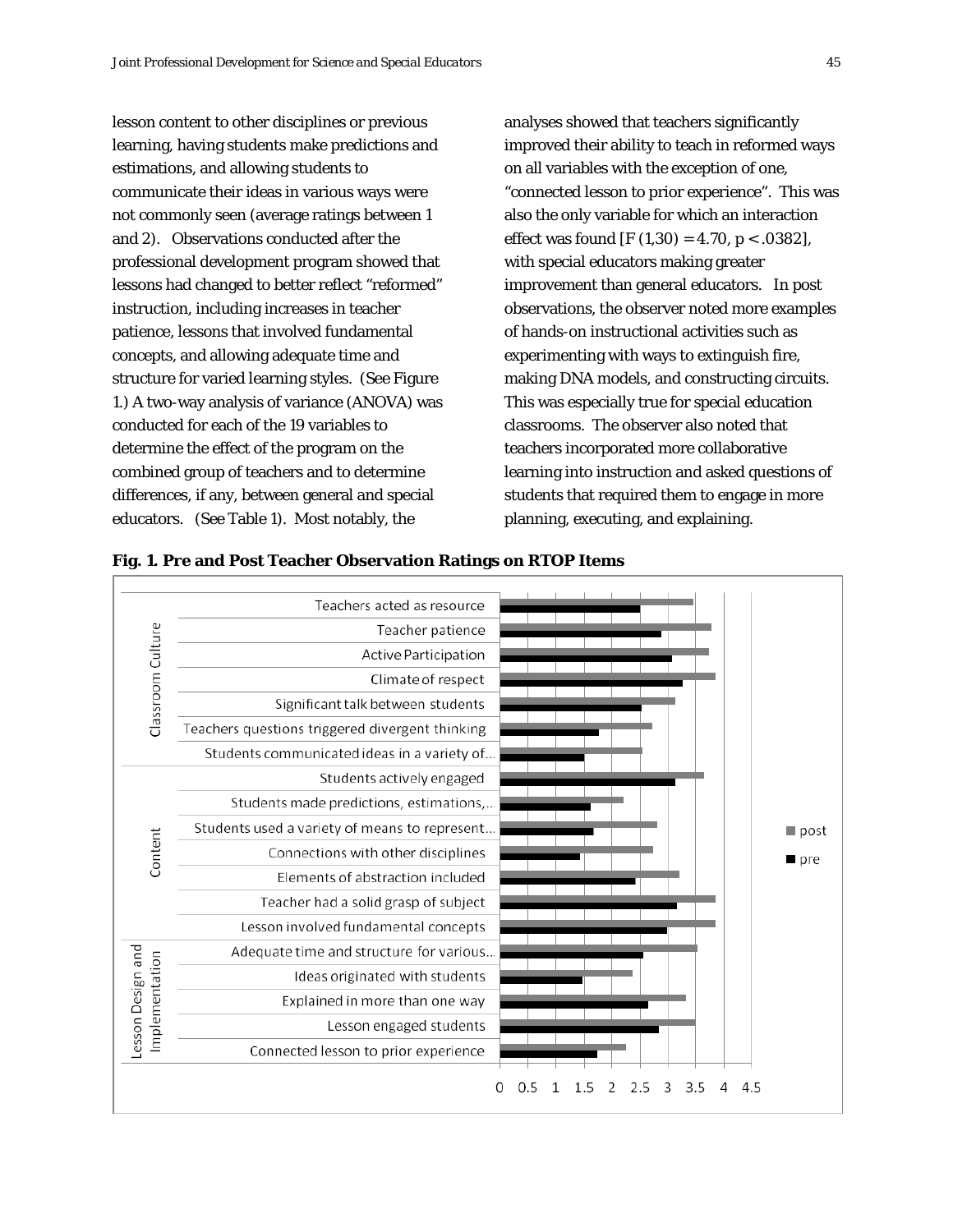| Item                                                     | df | <b>MS</b> | F     | p     |
|----------------------------------------------------------|----|-----------|-------|-------|
|                                                          |    |           |       |       |
| <b>Classroom Culture</b>                                 |    |           |       |       |
| <b>Teachers acted as resource</b>                        | 30 | 17.73     | 17.57 | .0002 |
| <b>Teacher patience</b>                                  | 30 | 10.76     | 37.15 | .0001 |
| Active participation encouraged and valued               | 28 | 5.53      | 14.93 | .0006 |
| <b>Climate of respect</b>                                | 29 | 4.41      | 11.57 | .0020 |
| Significant talk between students                        | 29 | 7.34      | 5.00  | .0332 |
| Teachers questions triggered divergent thinking          | 30 | 13.30     | 9.57  | .0043 |
| Students communicated ideas in various ways              | 31 | 19.32     | 11.71 | .0018 |
| <b>Lesson Content</b>                                    |    |           |       |       |
| Students were actively engaged                           | 31 | 4.00      | 10.36 | .0027 |
| Students made predictions, estimations, and hypotheses   | 26 | 7.66      | 4.36  | .0466 |
| Students used a variety of means to represent learning   | 29 | 26.48     | 13.89 | .0008 |
| Connections to other disciplines made                    | 30 | 23.54     | 17.27 | .0002 |
| <b>Elements of abstraction included</b>                  | 30 | 13.15     | 16.65 | .0003 |
| Teacher had solid grasp of subject                       | 31 | 6.37      | 34.90 | .0001 |
| Lesson involved fundamental concepts                     | 31 | 9.81      | 20.11 | .0001 |
| <b>Lesson Design &amp; Implementation</b>                |    |           |       |       |
| Adequate time, structure for various learning styles     | 29 | 13.18     | 18.93 | .0002 |
| Ideas originated with students                           | 29 | 12.35     | 8.32  | .0073 |
| Concepts explained in more than one way                  | 31 | 7.04      | 10.96 | .0024 |
| Lesson designed to engage students as learning community | 31 | 6.59      | 8.64  | .0062 |
| Connected lesson to prior experience                     | 30 | 4.24      | 3.84  | .0593 |

**Table 1. ANOVAs for Pre and Post Teacher Observations on RTOP Items**

#### *Teacher use of interventions*

The action research projects provide a deeper look at changing teacher practices. Roughly two-thirds of the projects were completed by individual teachers with the remaining third completed by teams of two or three teachers. Project topics included co-teaching arrangements between the science and special educator; increasing hands-on experimentation; creating learning stations; implementing selfmonitoring strategies to improve academic and social behavior; and redesigning a science unit to incorporate activities from each of the multiple intelligence areas (e.g., kinesthetic, musical,

visual). In their reports, teachers demonstrated that they thought carefully about the relationship of student characteristics and instructional strategies and how the instructional environment could be manipulated for desired outcomes. The three examples presented here show how a special education teacher (Crystal) began to use an experiential science approach to improve class grades and behavior; how a general education science/math teacher (Diane) incorporated cooperative learning as a means to support student efforts; and how a science teacher and a special educator (Gabriela and Damaris) used collaborative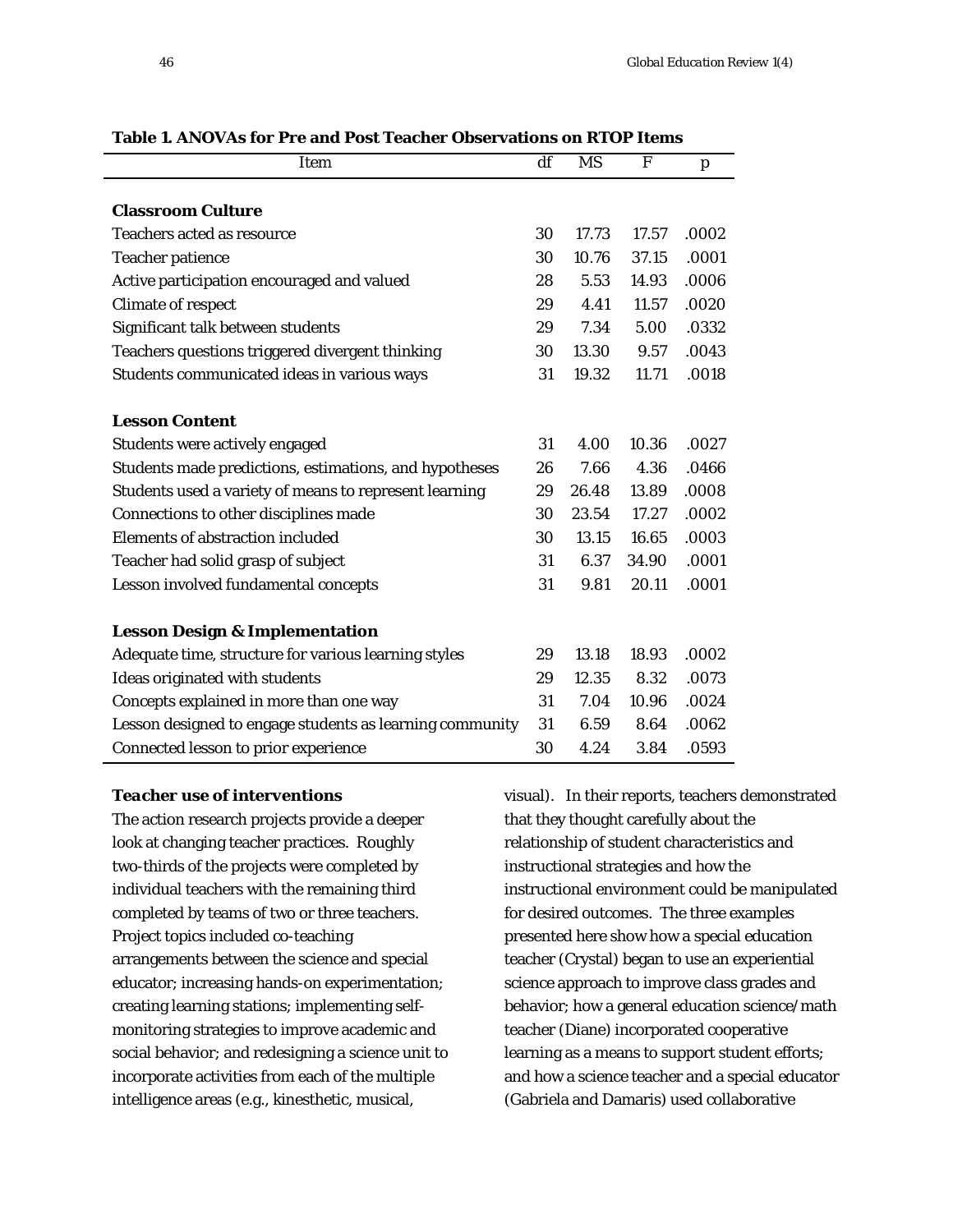reading and a note-taking strategy to support science literacy with an inclusive class of English learners.

*Crystal's project.* Crystal, a certified K-12 special educator, taught in a special school for students with severe emotional disturbance and was responsible for all subject areas for a small group of 7th and 8th graders. She taught science three days a week for one hour in her small classroom, which was not equipped as a lab. Science was scheduled at the end of the day and she sensed that one of the reasons for poor behavior and grades in her class was a combination of fatigue and her traditional science teaching methods. She conducted a student survey and decided to make some changes:

> After providing a questionnaire, many of the junior high students found science to be boring compared to their other subjects. Reflecting on the questionnaire, I agreed with them. Although I could not change the other science classrooms, I began to think about the changes I needed to make. Regardless of the exhaustion that sets in at the end of the day, it was my responsibility to spark their interest the whole day. … With the use of graphic organizers and highly structured handson experiments weekly, I hoped that my students would learn science is related to them and that science can be fun. My goal was for each student to decrease negative behaviors during science and change his/her perception of the class. With that, students would be able to actively be engaged in the class and their overall grade would increase.

Over the next quarter, Crystal worked with her students on understanding scientific practices and conducting experiments. She divided the quarter into two-week mini-units and had the class select science topics and experiments. Each unit included activities that linked the new topic to prior knowledge, reading and discussion about the topic, taking turns at leading activities, and hands-on experimentation. At the end of the quarter, Crystal found that students earned 95% or more of their points for good behavior and academic work, up from approximately 75% from the previous semester in science. She was especially proud at the end of the unit when student surveys indicated that science had, in the words of one student, gone from "a crashing bore" to "fun and educational."

> This project helped me see the things I needed to improve during afternoon instruction. …I learned that I did not have to work at a slow pace and that I needed to change my methods during Science. I needed to provide my students the opportunity to act appropriately during experiments, as I provide a well-structured atmosphere. Allowing the students to provide their input on what they wanted to learn also helped out.

*Diane's project.*Diane was an experienced 4th grade teacher who taught departmentalized math and science classes where students with disabilities were included. Peer-assisted learning was not something that Diane had incorporated into her teaching, so she chose to adapt a mini-unit on surveys and graphing that her previous students often had a hard time completing independently. Diane divided the students into pairs, spent time teaching roles and responsibilities of partners, and gave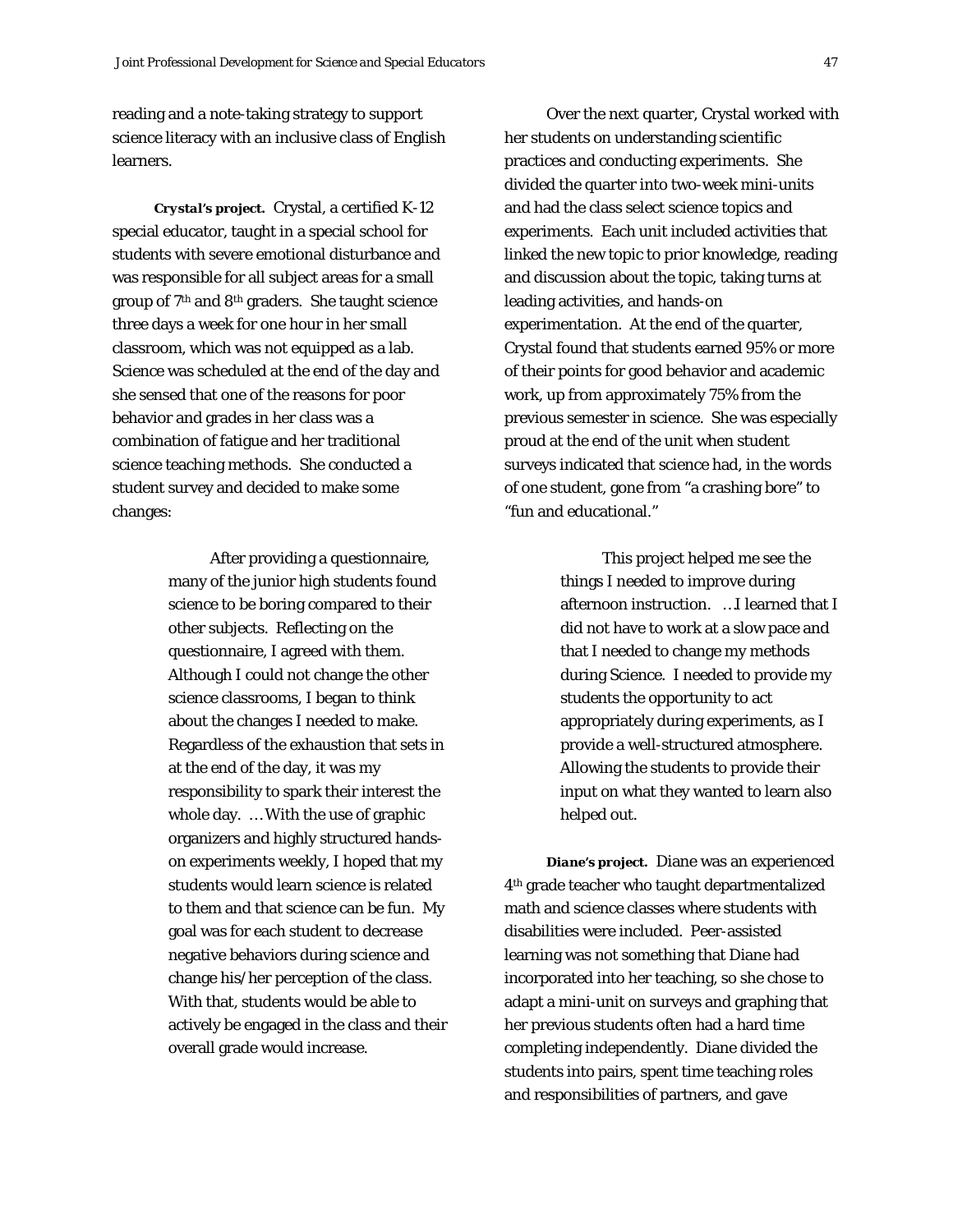students a concrete four-step process to guide them through the project. She was apprehensive about possible conflict between students and wasn't sure what the students with disabilities would be able to add to the learning process:

> For the most part, my students are seated in groups, but don't always have the opportunity to work together on a project, so this was a big change for them. Right from the start the students were excited, especially when allowed to circulate among peers to survey and collect data. As I observed, I paid particular attention to my special education students. I was careful to select just the right partner for them, and watched to see they were given the same opportunities to complete parts of the activity that they would be capable of doing. Recording tallies on the survey chart, filling in the data on the frequency table, coloring in the bars on the graph were perfect for them. They seemed to really feel as though they were being treated as equals, with equal responsibilities. It was great seeing such a high degree of team work and peer collaboration.

Project staff perceived Diane as thorough and concerned but reluctant to try an approach where she would need to relinquish some control of the classroom. By the end of the unit, Diane seemed much more comfortable with the idea that students could learn from each other and behave in responsible ways and planned to use more peer-assisted learning in the future:

> By Day 3, the students had completed their graphs and were now able to write up their questions. The students were so interactive with this part of their assignment. They really put

their "heads together" to come up with creative, challenging questions. …After the groups finished their questions, they were ready to test their peers. I assigned group pairings to avoid chaos. The two groups would then go off into a secluded part of the classroom and attempt to answer the questions. The groups then came back to share their answers. This was a sight to see. True peer collaboration was happening right in front of me.

*Gabriela and Damaris's project*. In this project, a science teacher and a special educator who were both Spanish-English speakers initiated co-teaching and literacy strategies to improve the science learning of a 5<sup>th</sup> grade class of 31 English learners, including seven students with disabilities. The teachers received permission from the principal to re-arrange class schedules so they could co-teach and extend the usual 40-minute science period into a 60-minute period to provide more time for literacy instruction within science. They incorporated collaborative reading and a note-taking strategy in a co-taught unit on astronomy. Instruction was conducted primarily in English with support in native language. Reading materials were available in both languages. Teachers took turns leading the lessons and working with students in small groups. Adjustments for students with disabilities were made primarily for the end-ofunit presentations. Peers assisted students with disabilities by acting as scribes and students were encouraged to make liberal use of pictures and captions during their presentations. Scores on the unit assessment improved for all students. The teachers then presented their project and examples of student work to the rest of the school staff as a model for others. As bilingual teachers interested in supporting language as well as science development, they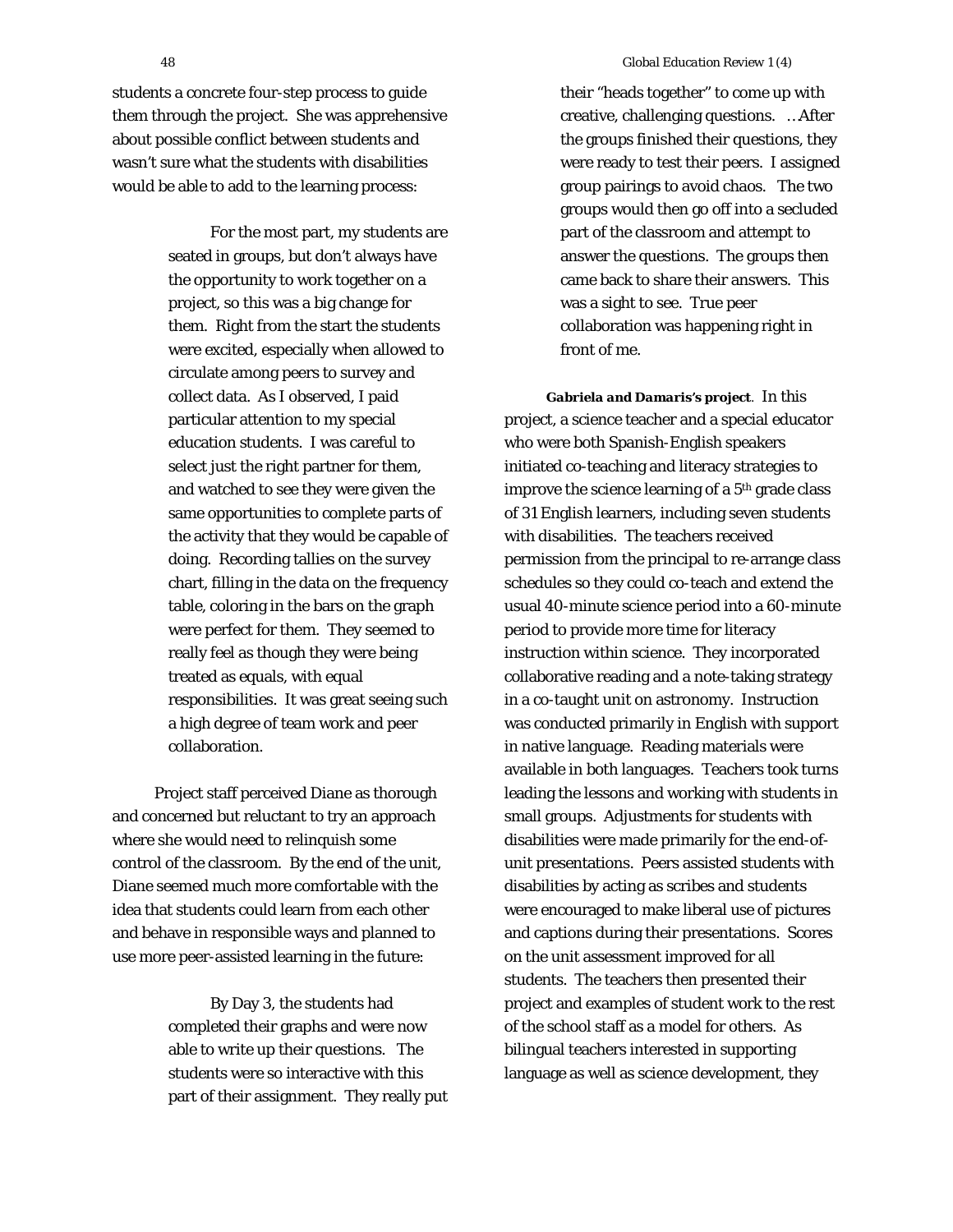were especially pleased with increased student participation:

> We observed student interaction through the unit, and noticed that the levels of interaction for bilingual students with and without IEPs increased noticeable. Since the books were at their reading levels, and in some cases in their native language, these students were now able to fully discuss and participate in the discussions. Their participation included illustrations, computer research, and so on. Since this was based at their pace and level, the students were then able to research their topic and present their information to the class comfortably.

#### *Other changes*

End-of-project self-reports by teachers indicated a greater repertoire of instructional adjustments that could be made for students with disabilities. Teachers in the first cohort, for example, provided a limited list of adjustments prior to the project, consisting primarily of modifying tests, giving shorter assignments, and using peers. They ended the project with an extensive list of adjustments that included using technology (e.g., calculators, computers), incorporating pictures and visuals, breaking down concepts, allowing additional time for assignment completion, selecting reading materials at the student's reading level (rather than grade level), and re-arranging instructional time for small grouping or one-to-one instructional time with the teacher. There was also evidence that teachers came to value collaborating with peers as a result of the project and increased their knowledge as a result of the interactions. Prior to the project, teachers reported a low and/or inconsistent frequency of collaborative time for teachers of the same grade

or subject area and few special educators reported being included in any collaboration activities. Meeting minutes showed that most teams used their time to share experiences with new instructional techniques (e.g., selfmonitoring strategies, concept mapping), and/or solve problems related to one or more students (e.g., ideas for math manipulatives for a student with a learning disability). Teams also examined general areas of concern or interest to teachers (e.g., What makes reading in science difficult? What comprises high quality instruction?), sometimes assigning a reading on the topic prior to the meeting for discussion*.* Follow up interviews revealed that some teams and team members voluntarily continued to meet after the project period because of collaborative projects they had started to implement and because they found collaboration to be professionally and personally beneficial.

## **Conclusion and Discussion**

The teaching practices of the science and special educators described in this case were positively influenced by the multidimensional year-long professional development process. First, teachers significantly improved their ability to teach in ways reflective of research-based and contemporary ideas about science instruction across the rating categories: classroom culture, content, and lesson design and implementation. Yet, in each category, there were characteristics of reformed classrooms and teaching that, while improved, were not well-manifested. These included student-initiated ideas, student predicting and estimating, and student communication of ideas in a variety of ways. Had program staff observed classroom teaching more often during the school year, these weaker aspects of the teaching and learning science environment might have been addressed by activities such as modeling or lesson planning. Second, teachers showed that they could plan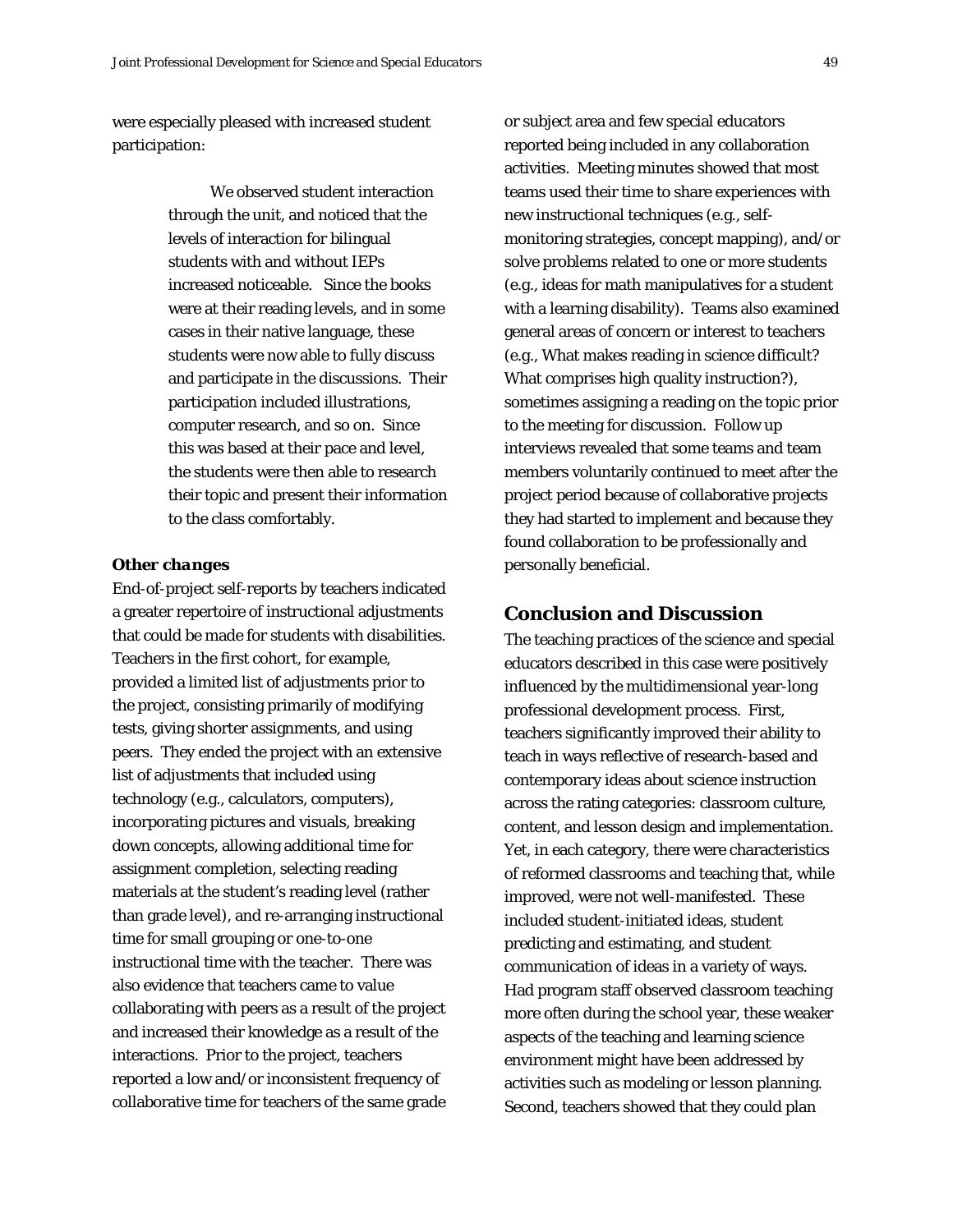and implement interventions, including adjustments to instruction, for a diverse range of students. Student achievement was not directly assessed in this project, but results of the teacher action research projects showed that newly implemented instructional strategies had a favorable impact on academic performance for students with and without disabilities. Combining science and special educators appeared to help create an interactive environment that was mutually beneficial, with members of the school teams supporting each other in their endeavors. Pairing content with differentiated instructional strategies and providing opportunities for hands-on practice and the exchange of ideas and experiences appealed to both groups: general educators seeking to address state standards with a diverse student population and special educators with responsibility for teaching the content themselves in self-contained settings and/or in collaboration or consultation with their general education counterparts.

One challenge to the project was the lack of participation by school principals. An original intent of the project was to support long-lasting change by having school principals invested in this goal. They were informed about expectations for attending cross-school meetings and being an important part of the team, but few participated. Most principals appeared to view the project as personal development for the teachers rather than as a way to affect schoolwide change. In follow-up interviews conducted with teachers, there was evidence of continued change in their practices but only a few examples of how the project had changed or benefitted the science, math, or special education programs across the school. These exceptions included two schools in which teachers reported initiating co-teaching as a regular practice in the science and math classrooms as a result of their experiences in the project, and one school where project teachers volunteered to be the first to

pilot a district inclusion initiative. In retrospect, required introductory group meetings with the principals and district administrators responsible for science and special education services prior to acceptance of the school teams into the project may have maintained interest and helped principals see how the project goals might interface with school goals. Having principals participate in the development of ideas for the action research projects may have been another way to influence whole school change.

The dearth of joint professional development programs for science and special educator school-based teams is disappointing considering the positive changes that have been reported in this study and previous programs (Bargerhuff & Wheatly, 2004; Cawley et al., 2002; Kirch et al., 2007; Kimmel et al., 1999; Mutch-Jones et al., 2012; Van Gardener et al., 2012). This is not to say that educators are intentionally excluded from professional development outside their respective fields, but that the focus of typical offerings is not on building a common knowledge and skill base. What seems critical to the development of a joint skill base is the opportunity to practice in typical environments and, especially, the opportunity to practice together. In this study, as in the Cawley et al. and the Mutch-Jones et al. studies, the requirement that educators take what they have been taught and apply it in their science classrooms is an indispensable component of the change process. Action research that is supported and shared in the school or district, and collaborative processes such as lesson study, appear to be viable choices for accomplishing change with joint audiences. An effective plan would harness the power of teaming in program delivery and participation and the power of collaborative applied practice.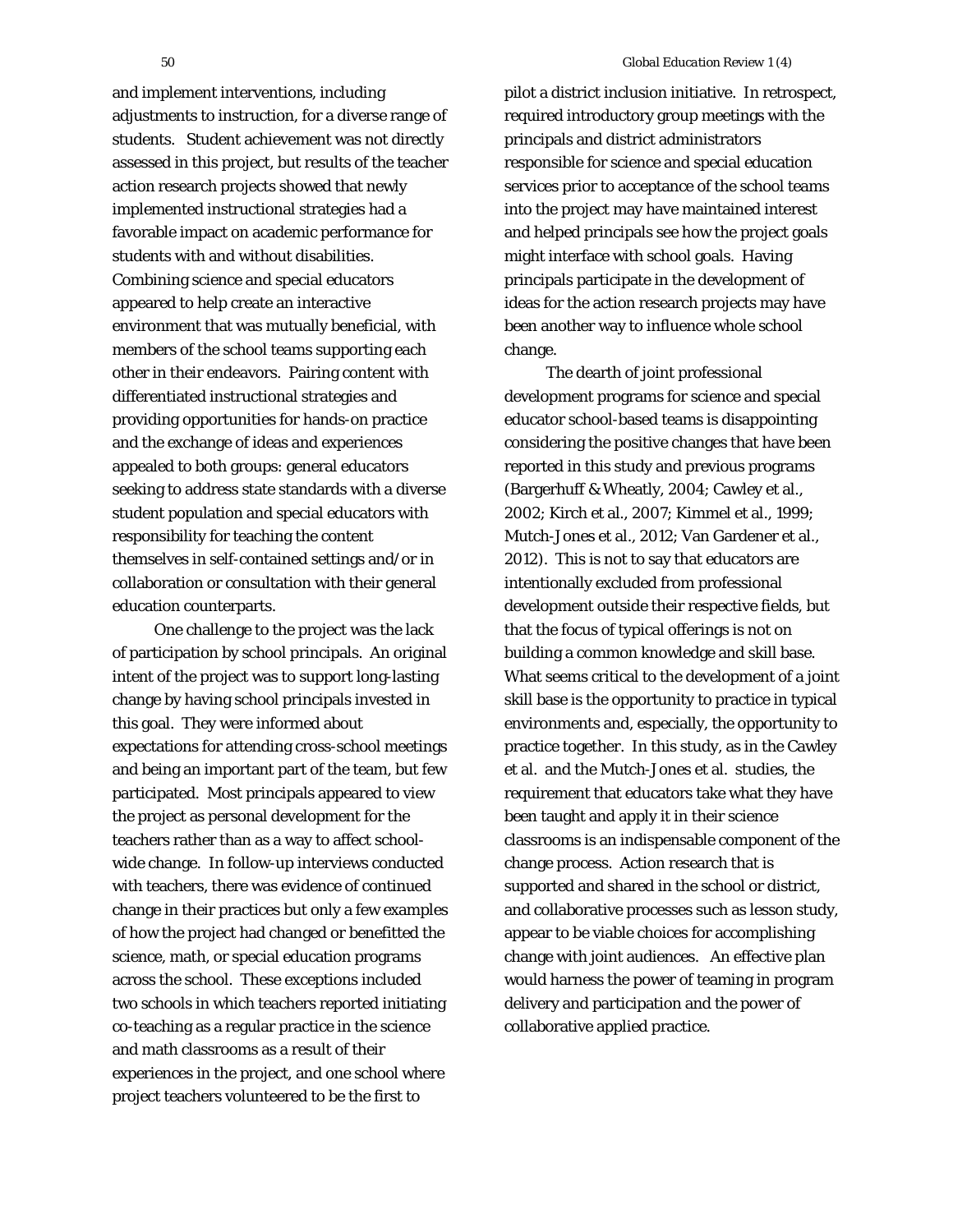#### **References**

- Archibald, S., Coggshall, J.G., Croft, A., & Goe, L. (2011, February. *High-quality professional development for all teachers: Effectively allocating resources.* (Research Brief). National Comprehensive Center for Teacher Quality.
- Aydeniz, M., Cihak, D.F., Graham, S.C., & Retinger, L. (2012). Using inquiry-based instruction for teaching science to students with learning disabilities. *International Journal of Special Education*, 27, 189- 206.
- Bargerhuff, M. E. & Wheatly, M. (2004). Teaching with CLASS: Creating laboratory access for science students with disabilities. *Teacher Education and Special Education,* 27, 318-321.
- Boyle, J.R. (2010). Strategic note-taking for middle-school students with learning disabilities in science classes. *Learning Disability Quarterly*, 33, 93-109.
- Brusca-Vega, R. Brown, K., & Yasutake, D. (2011). Science achievement of students in co-taught, inquiry-based classrooms. *Learning Disabilities: A Multidisciplinary Journal*, 17, 23-31.
- Cawley, J., Hayden, S., Cade, E. & Baker-Kroczynski, S. (2002). Including students with disabilities into the general education science classroom. *Exceptional Children,* 68, 423-435.
- Dexter, D.D., Park, Y.J., & Hughes, C.A. (2011). A metaanalytic review of graphic organizers and science instruction for adolescents with learning disabilities: Implications for the intermediate and secondary science classroom. *Learning Disabilities Research and Practice*, 26, 204-213.
- Gersten, R. & Baker, S. (1998). Real world use of scientific concepts: Integrating situated cognition with explicit instruction. *Exceptional Children,* 65, 23-35.
- Horn, L. & Neville, S. (2006). *Profile of undergraduates in U.S. postsecondary education institutions: 2003– 04*: *With a special analysis of community college students (NCES 2006-184).* U.S. Department of Education, Washington, DC: National Center for Education Statistics.
- Individuals with Disabilities Education Improvement Act of 2004, 20 U.S.C. §1400 et. seq. (2004).
- Kimmel, H., Deek, F.P., Farrell, M.L., & O'Shea, M. (1999). Meeting the needs of diverse student populations: Comprehensive professional development in science, math, and technology for teachers of students with disabilities. *School Science and Mathematics,* 99, 241-249.
- Kirch, S.A., Bargerhuff, M.E., Cowan, H., & Wheatly, M. (2007). Reflections of educators in pursuit of inclusive science classrooms. *Journal of Science Teacher Education,* 18, 663-692.
- Lynch, S., Taymans, J., Watson, W. A., Ochsendorf, R J., Pyke, C., & Szesze, M. J. (2007). Effectiveness of a highly rated science curriculum unit for students with disabilities in general education classrooms. *Exceptional Children, 73*, 202-223.
- Marino, M.T., Coyne, M., Dunn, M. (2010). The effect of technology-based altered readability levels on struggling readers' science comprehension. *Journal of Computers in Education and Science Teaching*, 29, 31-49.
- Mutch-Jones, K. Puttick, G., & Minner, D. (2012). Lesson study for accessible science: Building expertise to improve practice in inclusive science classrooms. *Journal of Research in Science Teaching*, 49, 1012- 1034.
- McCarthy, C. B. (2005). Effects of thematic-based, hands-on science teaching versus a textbook approach for students with disabilities. *Journal of Research in Science Teaching,* 42, 245-263.
- McDuffie, K., Mastropieri, M.A., & Scruggs, T.E. (2009). Differential effects of peer tutoring in co-taught and non-co-taught classes: Results for content learning and student-teacher interactions. *Exceptional Children*, 75, 493-510.
- Sawada, D., Piburn, M., Falconer, K., Turley, Benford, R., & Bloom, I. (2000). Reformed Teaching Observation Protocol (RTOP). (Arizona Collaborative for Excellence in the Preparation of Teachers Technical Report No. IN00-3.) Tempe, AZ: Arizona State University.
- Schuelka, M.J. (2013). Excluding students with disabilities from the culture of achievement: The case of the TIMMS, PIRLS, and PISA. *Journal of Education Policy*, 28, 216-230.
- Scruggs, T. E. & Mastropieri, M. A. (2007). Science learning in special education: The case for constructed versus instructed learning. *Exceptionality,* 15 (2), 57-74.
- Therrien, W.J., Taylor, J.C., Hosp, J.L., Kaldenberg, E.R., & Gorsh, J. (2011). Science instruction for students with learning disabilities: A meta-analysis. *Learning Disabilities Research and Practice*, 26, 188-203.
- U.S. Department of Education. (2009a). *31st annual report to Congress on the implementation of the Individuals with Disabilities Education Act*. Washington, DC: Author.
- U.S. Department of Education, Institute of Education Sciences, National Center for Education Statistics, National Assessment of Educational Progress (NAEP) (2009b). *NAEP2009 mathematics and science assessment data*. [Data files]. Available from the National Center for Education Statistics website, [http://nces.ed.gov/nationsreportcard.](http://nces.ed.gov/nationsreportcard)